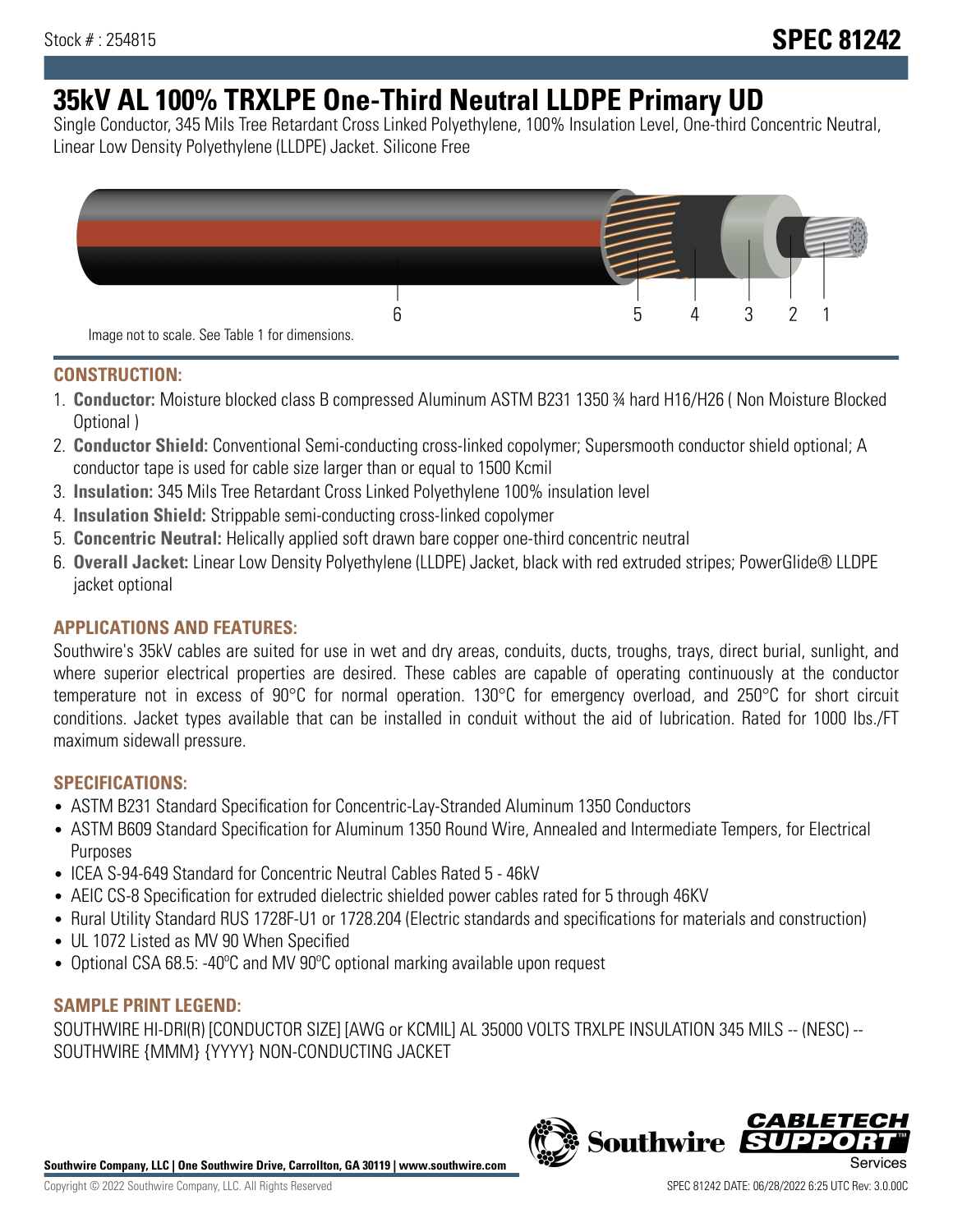# Stock # : 254815 **SPEC 81242**

### **Table 1 – Weights and Measurements**

| Stock<br>Number | Cond<br><b>Size</b> | <b>Diameter</b><br>Over<br>Conductor | <b>Diameter</b><br>Over<br>Insulation | lnsul.<br><b>Thickness</b> | Diameter<br>Over<br>Insulation<br><b>Shield</b> | Concentric<br><b>Neutral</b> | Neutral DC<br>Resistance<br>$25^{\circ}$ C | Jacket<br><b>Thickness</b> | Approx.<br>OD | Approx.<br>Weight | Min<br><b>Bending</b><br>Radius | Max Pull<br>Tension* |
|-----------------|---------------------|--------------------------------------|---------------------------------------|----------------------------|-------------------------------------------------|------------------------------|--------------------------------------------|----------------------------|---------------|-------------------|---------------------------------|----------------------|
|                 | AWG/<br>Kcmil       | inch                                 | inch                                  | mil                        | inch                                            | No. x AWG                    | $\Omega$ /1000ft                           | mil                        | inch          | Ib<br>/1000ft     | inch                            | $\mathsf{lb}$        |
| 254815          | 4/0<br> 19          | 0.498                                | .225                                  | 345                        | .325                                            | 11x14                        | 0.239                                      | 50                         | .553          | 1042              | 12.4                            | 1270                 |

All dimensions are nominal and subject to normal manufacturing tolerances

◊ Cable marked with this symbol is a standard stock item

\* Pulling tension based on pulling eye directly connected to conductor

! UL listed MV-90 Rated

^ HiDri Plus® - Water Blocking Powder

^^ HiDri Plus® - Water Blocking Powder. All Black Jacket

† 2/3 Concentric Neutral

§ HiDri Plus® - Water Blocking Powder. CSA Listed

### **Table 2 – Electrical and Engineering Data**

| Cond.<br>Size         | 'DC.<br>Resistance<br>@25°C | АC<br>Resistance<br>$\varpi$ 90°C | Capacitive<br>Reactance @<br>60Hz | Inductive<br>Reactance<br>@ 60Hz | Charging<br>Current | Dielectric<br>Loss | Zero<br>Sequence<br>Impedance* | Positive<br>Sequence<br>Impedance <sup>+</sup> | Short<br>Circuit<br>Current <sup>@</sup><br>30 Cycle | Allowable<br>Ampacity in<br>Duct 90°C1 | Allowable<br>Ampacity<br>Directly<br>Buried 90°C‡ |
|-----------------------|-----------------------------|-----------------------------------|-----------------------------------|----------------------------------|---------------------|--------------------|--------------------------------|------------------------------------------------|------------------------------------------------------|----------------------------------------|---------------------------------------------------|
| AWG/<br>Kcmil         | $\Omega/1000$ ft            | $\Omega/1000$ ft                  | $M\Omega^*1000$ ft                | $\Omega/1000$ ft                 |                     | A/1000ft W/1000ft  | $\Omega/1000$ ft               | $\Omega$ /1000ft                               | Amp                                                  | Amp                                    | Amp                                               |
| $\frac{4}{0}$<br>(19) | 0.0836                      | 0.105                             | 0.056                             | 0.046                            | 0.358               | 2.173              |                                | $0.320 + 0.112$ 0.106+0.046                    | 4128.2                                               | 235                                    | 285                                               |

\* Calculations are based on three cables triplexed / concentric shield / Conductor temperature of 90°C / Shield temperature of 45°C / Earth resistivity of 100 ohmsmeter

† Ampacities are based on Figure 7 of ICEA P-117-734 (Single circuit trefoil, 100% load factor, 90°C conductor temperature, earth RHO 90, 36" burial depth)

‡ Ampacities are based on Figure 1 of ICEA P-117-734 (Single circuit trefoil, 100% load factor, 90°C conductor temperature, earth RHO 90, 36" burial depth)

#### **Table 3 – Weights and Measurements (Metric)**

| Stock<br>Number | Cond.<br>Size <sup>1</sup> | <b>Diameter</b><br><b>Over</b><br>Conductor | <b>Diameter</b><br><b>Over</b><br>Insulation | Insul.<br><b>Thickness</b> | <b>Diameter</b><br>Over<br>Insulation<br><b>Shield</b> | Concentric<br><b>Neutral</b> | Neutral DC<br>Resistance<br>$25^{\circ}$ C | Jacket<br><b>Thickness</b> | Approx.<br>OD | Approx.<br>Weight | Min<br>Bending<br>Radius | Max Pull<br>Tension* |
|-----------------|----------------------------|---------------------------------------------|----------------------------------------------|----------------------------|--------------------------------------------------------|------------------------------|--------------------------------------------|----------------------------|---------------|-------------------|--------------------------|----------------------|
|                 | AWG/<br>Kcmil              | mm                                          | mm                                           | mm                         | mm                                                     | No. x AWG                    | $\Omega$ /km                               | mm                         | mm            | ka/km             | mm                       | newton               |
| 254815          | 4/0<br>(19)                | 12.65                                       | 31.12                                        | 8.76                       | 33.65                                                  | 11x14                        | 0.78                                       | 1.27                       | 39.45         | 1551              | 314.96                   | 5652                 |

All dimensions are nominal and subject to normal manufacturing tolerances

◊ Cable marked with this symbol is a standard stock item

\* Pulling tension based on pulling eye directly connected to conductor

! UL listed MV-90 Rated

^ HiDri Plus® - Water Blocking Powder

^^ HiDri Plus® - Water Blocking Powder. All Black Jacket

† 2/3 Concentric Neutral

§ HiDri Plus® - Water Blocking Powder. CSA Listed

# **Table 4 – Electrical and Engineering Data (Metric)**

|  | 4/0<br>(19) | J.2743 | 0.34 | 0.0171 | 0.1509 | .175 <sub>1</sub> |  |  | $7.1293$ $ 0.320 + i0.112 0.106 + i0.046 $ | 4128.2 | 235 | 285 |
|--|-------------|--------|------|--------|--------|-------------------|--|--|--------------------------------------------|--------|-----|-----|
|--|-------------|--------|------|--------|--------|-------------------|--|--|--------------------------------------------|--------|-----|-----|

\* Calculations are based on three cables triplexed / concentric shield / Conductor temperature of 90°C / Shield temperature of 45°C / Earth resistivity of 100 ohmsmeter



**Southwire** 

**CABLE** 

PPO